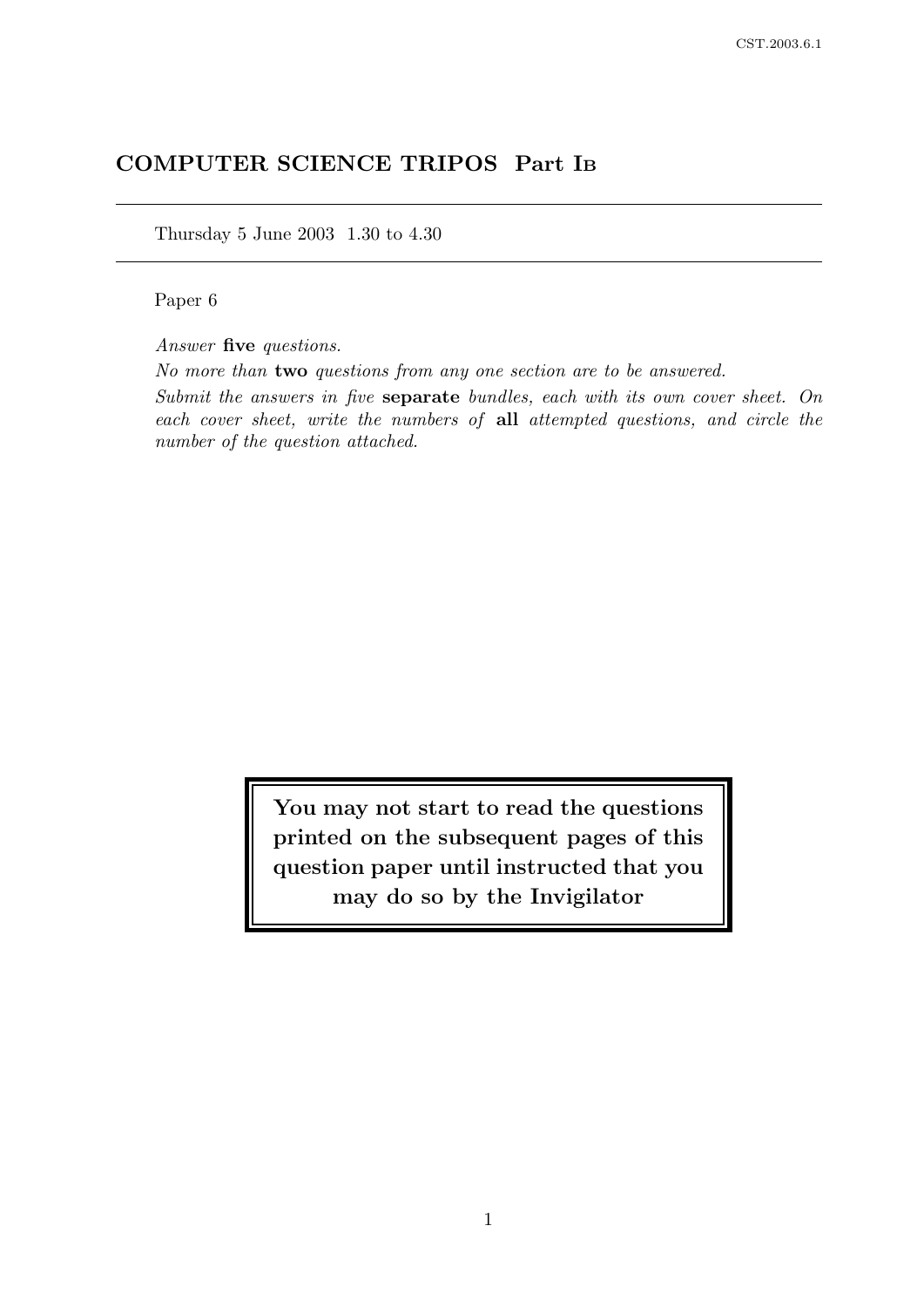## SECTION A

#### 1 Data Structures and Algorithms

- (a) In the Burrows–Wheeler Block Compression algorithm it is necessary to sort all the suffixes of a vector of possibly tens of millions of bytes.
	- (i) Explain why Shell sort using a simple character by character string comparison function is unlikely to be satisfactory. [2 marks]
	- (*ii*) Describe in detail the data structures and algorithms you would use to sort the suffixes and explain why your method is an improvement. You may assume that you have plenty of RAM available. [8 marks]
- (b) In the Burrows–Wheeler Block Compression algorithm a sequence of small positive integers are transmitted using Huffman encoding.
	- (i) Describe how the Huffman code is constructed. [4 marks]
	- $(ii)$  Outline how it can be represented compactly in the compressed file. [6 marks]

# 2 Computer Design

- (a) Briefly describe the differences between a microprocessor's interface bus, a system I/O bus (such as PCI), and a peripheral interface. Consider the bandwidth characteristics and physical implementation of each. [8 marks]
- (b) Show how four 64Mbit byte-wide DRAM chips could be interfaced to a simple 32-bit microprocessor. Give a schematic diagram showing the connections, and a timing diagram to demonstrate the operation of the control signals.

[8 marks]

(c) Why might accesses to sequential DRAM addresses be treated differently from non-sequential ones? [4 marks]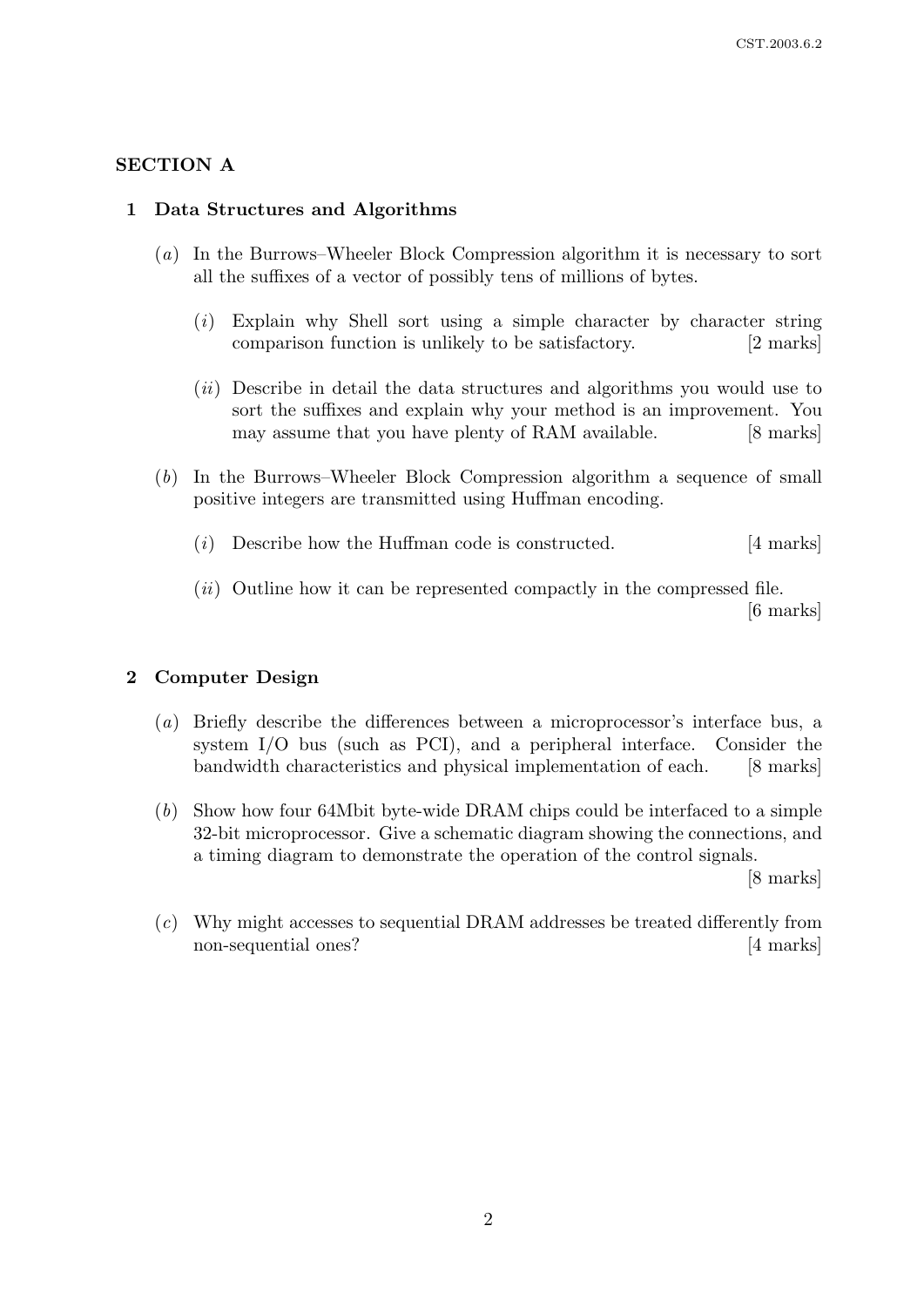# 3 Digital Communication I

- (a) Define the term *multiplexing* as applied to communication systems. [4 marks]
- (b) Describe three types of multiplexing, identifying in each case
	- $(i)$  mechanisms by which symbols are associated with particular channels;
	- $(ii)$  mechanisms by which transmitters are assigned channel resource;
	- $(iii)$  characteristics of the multiplexed channels;
	- $(iv)$  applications which are suited to the type of multiplexing. [16 marks]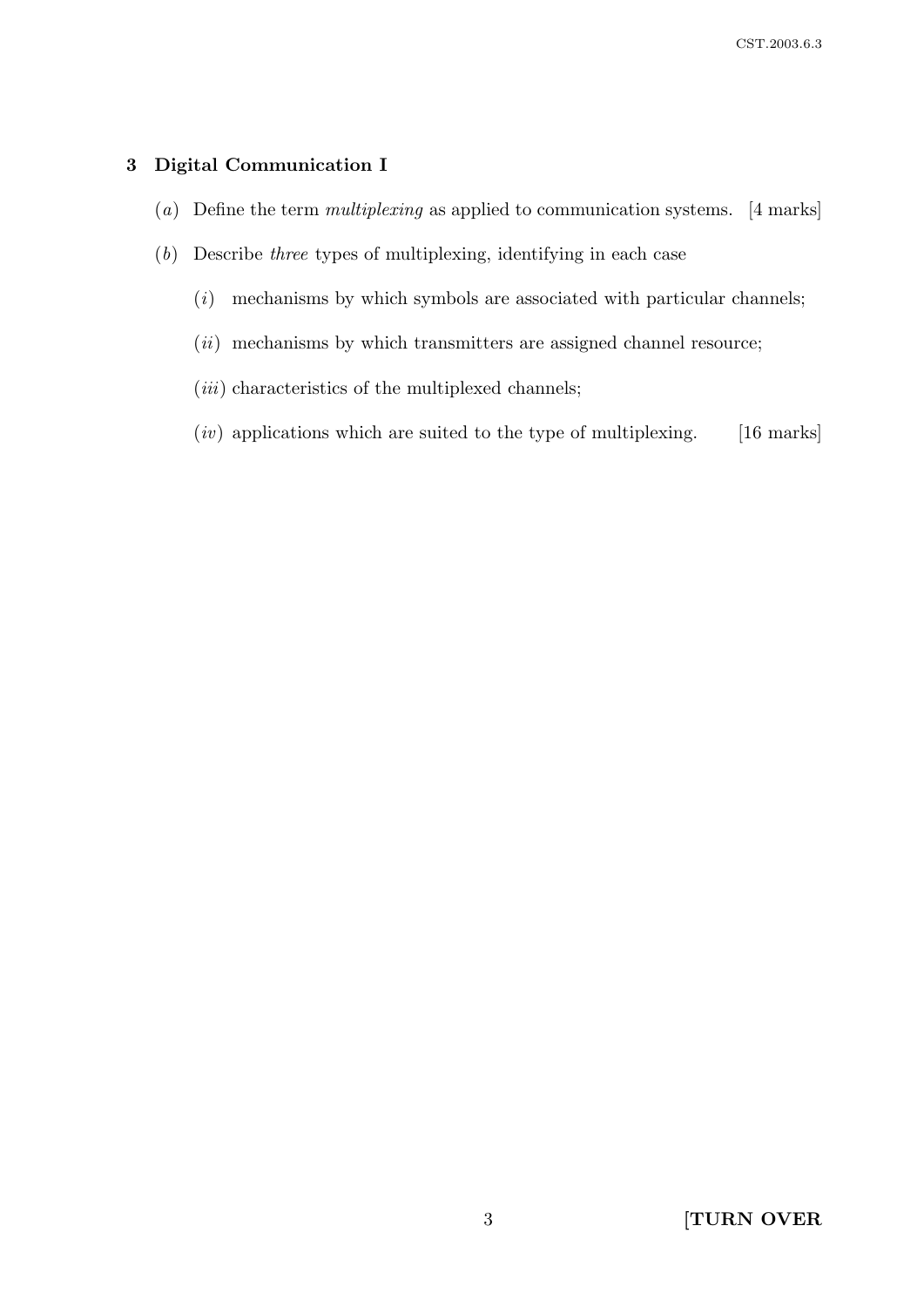# 4 Concurrent Systems and Applications

A distributed system is being designed to hold details of appointments on behalf of its users. The system comprises a single server holding the appointments and a number of clients which interact with the server over a network supporting an unreliable datagram-based protocol such as UDP.

(a) The server is to provide operations using a remote procedure call (RPC) interface with exactly-once semantics. For instance,

boolean addEntry (Client c, Client d, Appointment a);

is used by client c to add an entry to the diary of client d. Describe how this RPC system can be implemented, including

- $(i)$  how parameters are marshalled and unmarshalled;
- $(ii)$  how exactly-once semantics are achieved;
- $(iii)$  how threads are used, both within a client and within the server.

You may assume that the clients already know an appropriate network address to contact the server and that separate mechanisms are used for authentication and for security in general. [10 marks]

(b) The system is to be extended to support transactional-style accesses by providing three further operations,

void startTransaction (Client c); void abortTransaction (Client c); boolean commitTransaction (Client c);

Define strict isolation and describe how, in this case, it could be enforced by timestamp ordering. [10 marks]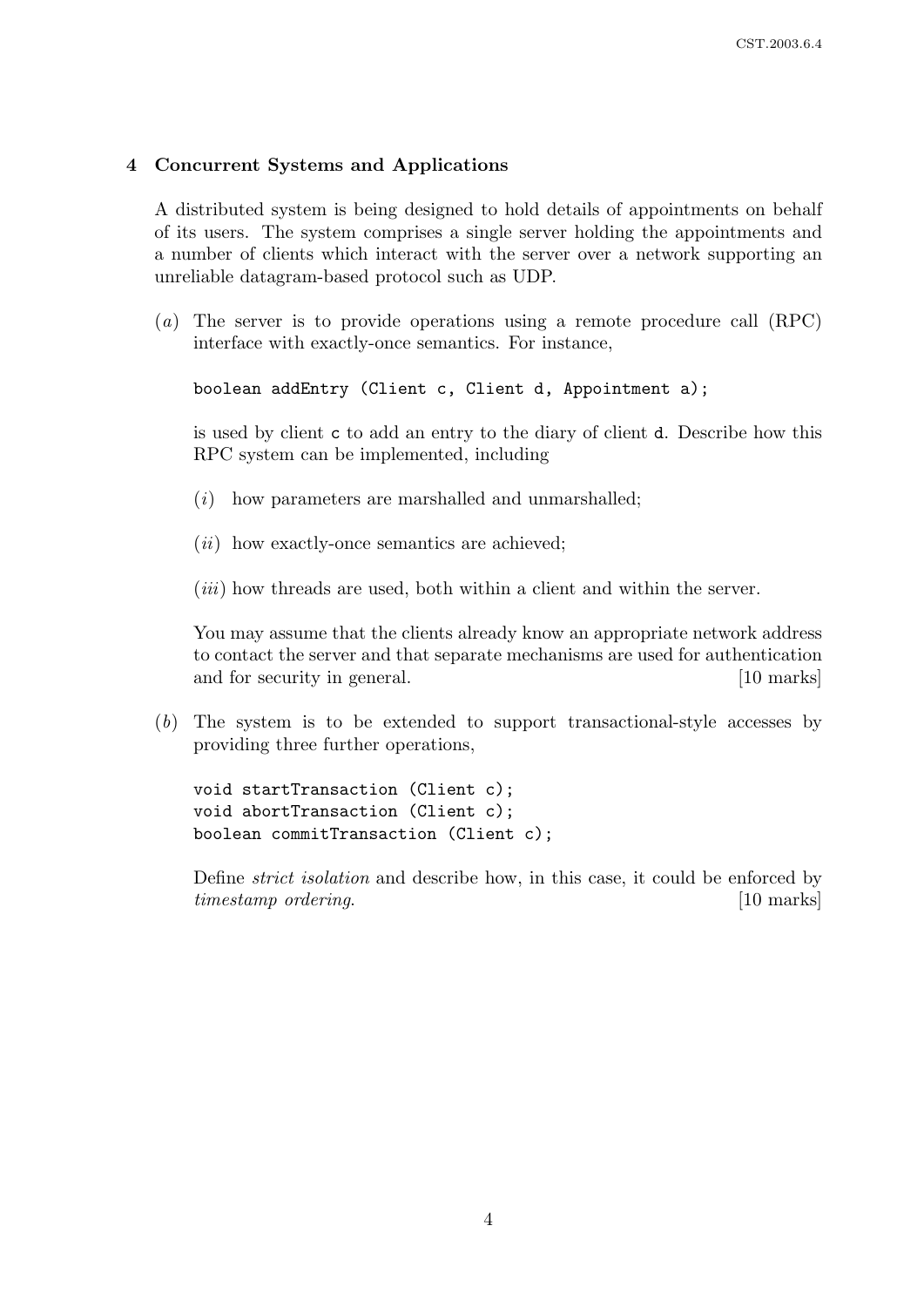# SECTION B

#### 5 Computer Graphics and Image Processing

(a) We use homogeneous coordinates to represent transformations in 3D space:

$$
\begin{bmatrix} x'_H \\ y'_H \\ z'_H \\ w'_H \end{bmatrix} = \begin{bmatrix} a_{11} & a_{12} & a_{13} & b_1 \\ a_{21} & a_{22} & a_{23} & b_2 \\ a_{31} & a_{32} & a_{33} & b_3 \\ c_1 & c_2 & c_3 & d \end{bmatrix} \begin{bmatrix} x_H \\ y_H \\ z_H \\ w_H \end{bmatrix}
$$

- (i) Explain how to convert standard 3D coordinates,  $(x, y, z)$ , to homogeneous coordinates and how to convert homogeneous coordinates to standard 3D coordinates. [2 marks]
- $(ii)$  Describe the types of transformations provided by each of the four blocks of coefficients in the matrix  $(a_{11} \cdots a_{33}, b_1 \cdots b_3, c_1 \cdots c_3,$  and d).

[6 marks]

 $(iii)$  Explain what transformation is produced by each of the following matrices:

| $\begin{bmatrix} 1 & 0 & 0 & 0 \end{bmatrix}$ |  |  |  |                                                                                                     |
|-----------------------------------------------|--|--|--|-----------------------------------------------------------------------------------------------------|
| $\begin{bmatrix} 0 & 1 & 0 & 0 \end{bmatrix}$ |  |  |  |                                                                                                     |
| $\begin{bmatrix} 0 & 0 & 1 & 0 \end{bmatrix}$ |  |  |  | $\begin{bmatrix} 1 & 0 & p & -p(1+r) \\ 0 & 1 & q & -q(1+r) \\ 0 & 0 & 1+r & -r(1+r) \end{bmatrix}$ |
| $\begin{bmatrix} 0 & 0 & 1 & 0 \end{bmatrix}$ |  |  |  | $\begin{bmatrix} 0 & 0 & 1 & -r & \end{bmatrix}$                                                    |

[4 marks]

(b) Describe an algorithm (in 2D) which clips an arbitrary polygon against an arbitrary axis-aligned rectangle. [8 marks]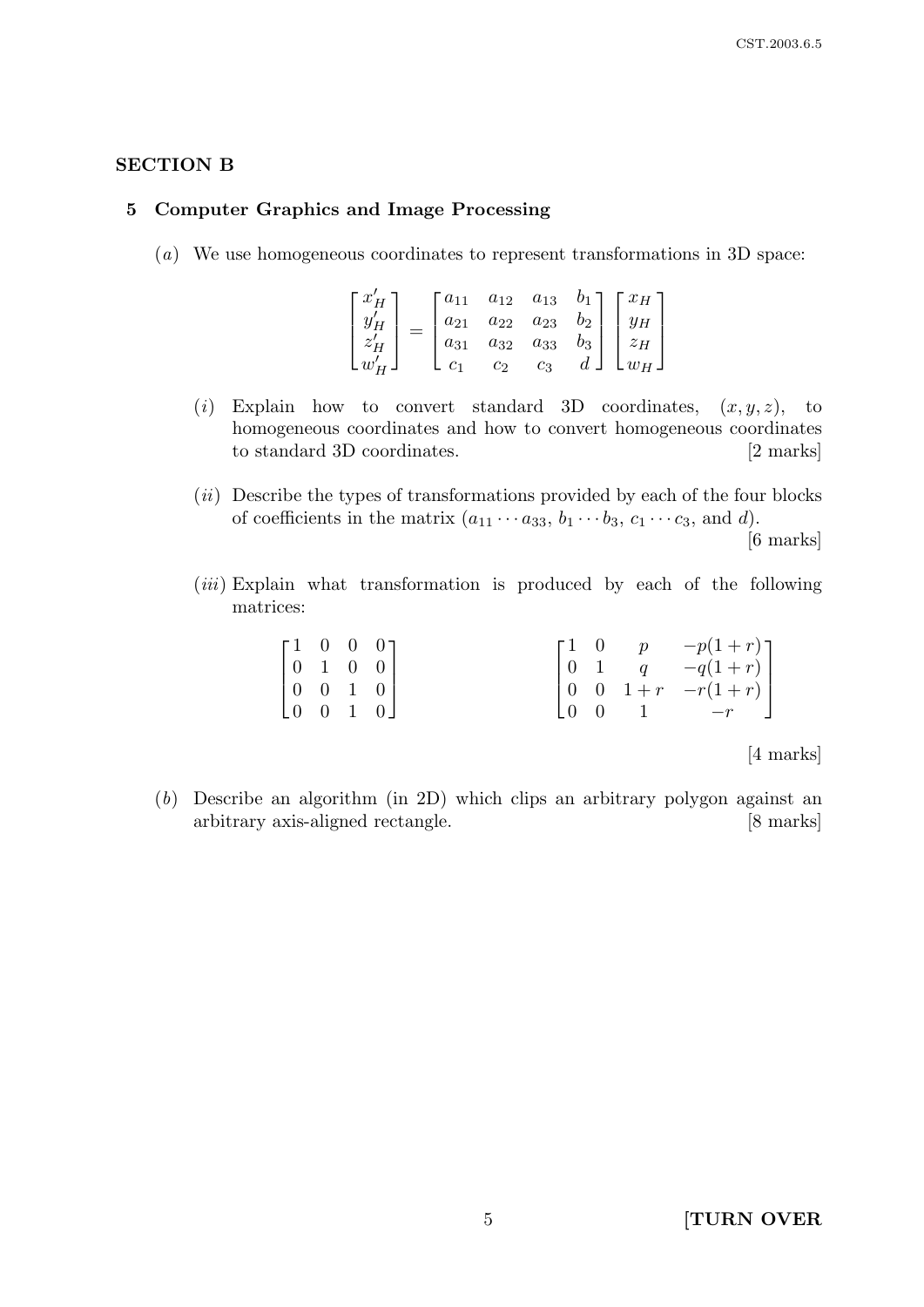# 6 Compiler Construction

Each of the following statements may be true, false, or nonsensical. Indicate which and (respectively) provide a (one-sentence) justification of why it holds, a counterexample or other explanation of why it fails, or corrected statement.

- (a) In a language with stack-allocated free variables, the static chain pointer always points to the caller's stack frame.
- (b) If each procedure sets up one exception handler whose scope includes all of the procedure calls it makes, then the entries in the exception handler stack and those in the dynamic chain will be in 1–1 correspondence.
- (c) Fortran gives semantic meaning to parentheses, i.e. a+b+c permits compiler re-arrangement whereas (a+b)+c does not. This matters for floating point. However, since Fortran '+' is left associative the above two expressions yield the same parse tree, and we have a contradiction.
- (d) Two alternatives to conservative garbage collection are liberal garbage collection or new labour style de-allocation.
- (e) Any type 3 (regular) grammar is also a type 2 (context-free) grammar. Hence any lexer generated by lex (or JLex) could instead be generated by yacc (or Cup).
- (f) When a compiler for a language like Java compiles  $e_1+e_2$ , it computes the types of  $e_1$  and  $e_2$  so that it can treat it as  $e_1+($ float) $e_2$  if  $e_1$  is of type float and  $e_2$  is of type int.
- $(q)$  A syntax-tree interpreter can fail (give an error) when evaluating a variable name which does not appear in the current environment. Any program which fails using static scoping will fail using dynamic scoping.
- (h) A syntax-tree interpreter can fail (give an error) when evaluating a variable name which does not appear in the current environment. Any program which fails using dynamic scoping will fail using static scoping.
- (i) A dynamically-typed language is one in which the type of a value is carried around at run-time; a type error is given at run-time if values are used inappropriately. Such languages must be dynamically linked otherwise type errors will occur.
- (i) Java .class files and ELF-style .o (or .obj) object files represent similar information, i.e. compiled code, a list of symbols made available to other functions, and a list of undefined symbols which the file expects to be defined elsewhere.

[2 marks each]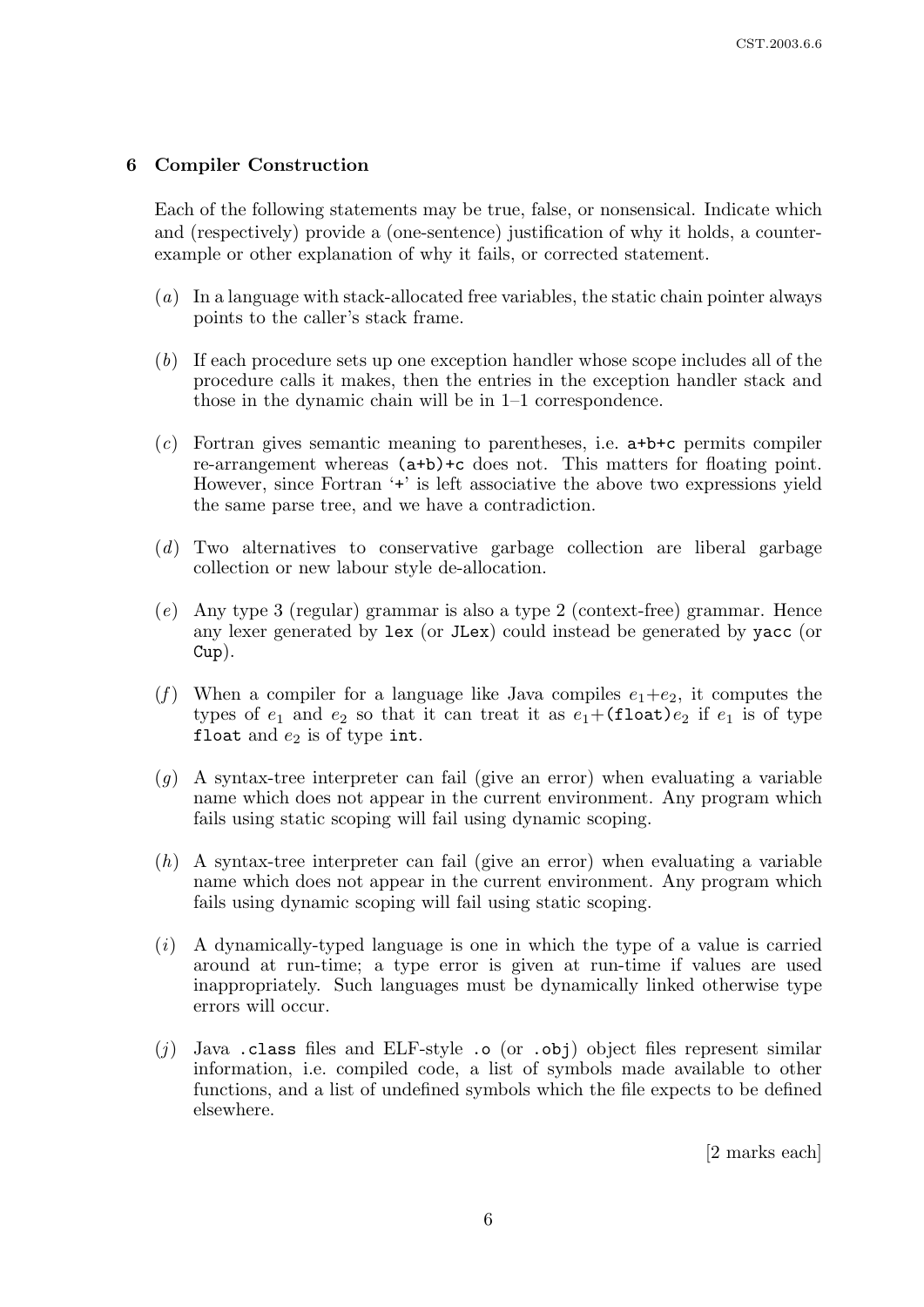# 7 Artificial Intelligence I

A simple game works as follows. We have a board divided into n by m square cells. We also have an unlimited number of L-shaped tiles, each made to cover exactly three squares. The tiles can appear in any of the four possible orientations. Our aim is to cover the board completely with non-overlapping tiles.

(a) A single tile on the board can be described using a list such as  $[1,1]$ ,  $[1,2]$ ,  $[2,1]$ ] containing three tuples, specifying the position of each part of the tile on the board. Consider the following Prolog predicate, which is true if the six variables describe a correct, L-shaped tile.

```
tile([[A,B],[C,D],[E,F]]) :- C is A+1, D is B, E is A, F is B-1;
                 C is A+1, D is B, E is A, F is B+1;
                 C is A-1, D is B, E is A, F is B+1;
                 C is A-1, D is B, E is A, F is B-1.
```
Explain what happens in response to a query of the form

 $tile([[4,5],[B,C],[D,E]]).$ 

Keep in mind the effects of backtracking. [2 marks]

(b) Write a Prolog predicate goodplace( $[[A,B],[C,D],[E,F]]$ , [N,M]) that is true if  $[[A,B],[C,D],[E,F]]$  is a validly shaped tile and all of its parts lie within an N by M board. Your predicate should behave under backtracking in such a way that the response to a query of the form

goodplace([[10,4],[B,C],[D,E]],[10,10]).

is to find the unspecified values for all tiles which have a valid shape and fall within the board. In this example there would be two such tiles. [6 marks]

 $(c)$  Write a Prolog predicate tiling (Available, Solution, Size). Here, Size is the size of the board represented as above, Solution is a list of tiles that solves the problem, and Available is a list of available positions on a board of the given size. For example, if Size is [2,2] then Available is  $[1,1], [1,2], [2,1], [2,2]$ .

Your predicate should be true if the Solution given is a valid one, and should be capable of finding a valid Solution in response to a query such as

tiling( $[[1,1],[1,2],\ldots,[10,10]]$ ,X, $[10,10]$ ).

Full marks will only be given for predicates that can exploit backtracking to find all possible solutions. [12 marks]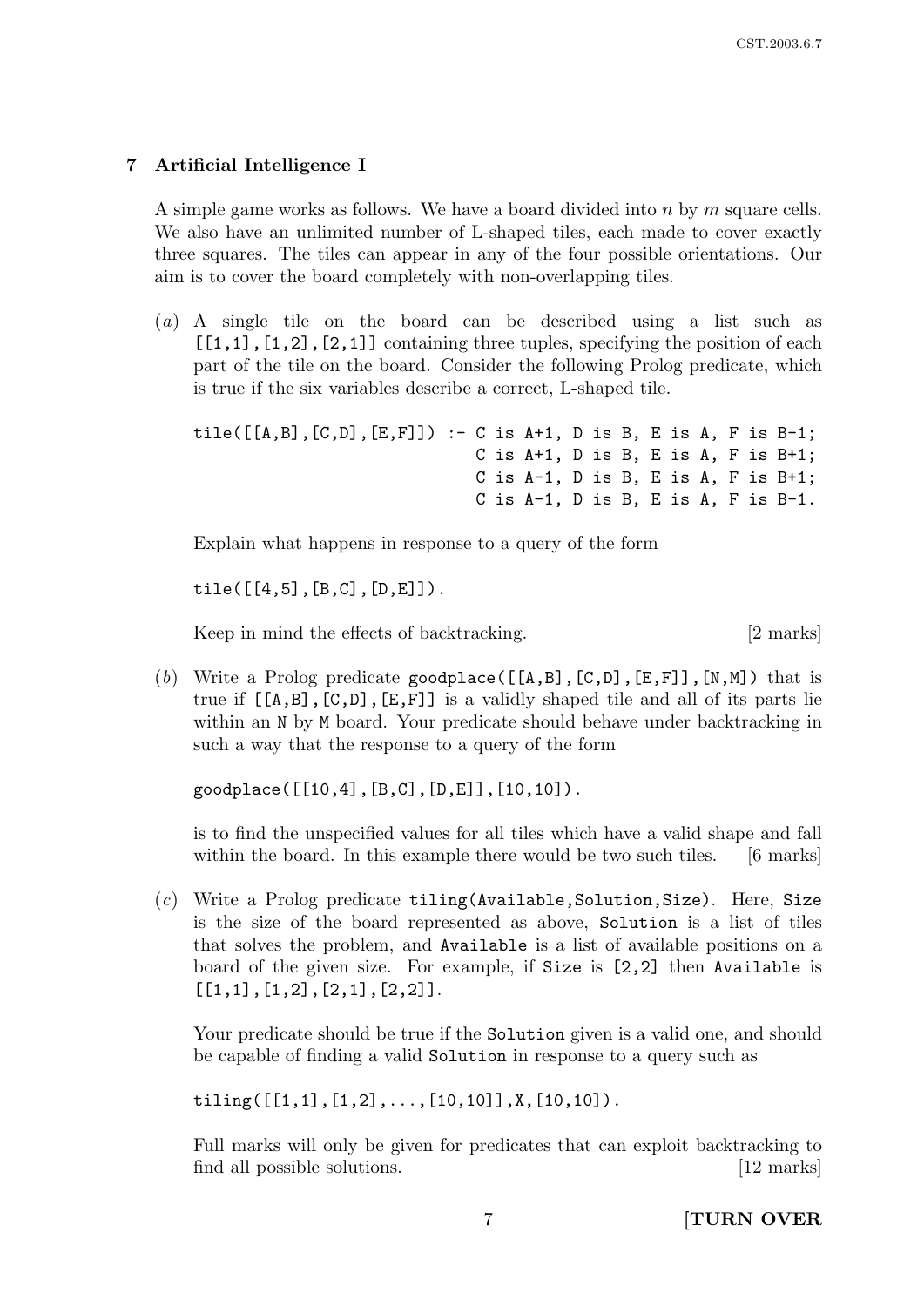#### 8 Databases

- (a) Define the ACID properties of a transaction. [6 marks]
- (b) Define what is meant by *strict two-phase locking* (strict 2PL). [4 marks]
- (c) Assume that in addition to traditional Read and Write actions a DBMS supports increment and decrement actions: Inc and Dec (both are assumed to perform blind writes).

Consider the following two transactions.

 $T1:$  [Inc(A), Dec(B), Read(C)]  $T2 : [Inc(B), Dec(A), Read(C)]$ 

- $(i)$  By considering some possible schedules of the above transactions, describe carefully the concurrency permitted by strict 2PL using just shared/read and exclusive/write locks. [3 marks]
- $(ii)$  Detail a way to gain more interleaving whilst still maintaining strict 2PL. [7 marks]

#### SECTION C

#### 9 Logic and Proof

- (a) Define the concepts of a true sequent, a valid sequent and a basic sequent. You may take the concepts of true and valid formulæ as primitive. [3 marks]
- (b) Gentzen claimed that his proof systems performed natural logical reasoning. Consider the following sequent calculus rules:

$$
\frac{A, \Gamma \Rightarrow \Delta \quad B, \Gamma \Rightarrow \Delta}{A \lor B, \Gamma \Rightarrow \Delta} \qquad \frac{A, \Gamma \Rightarrow \Delta}{\exists x \, A, \Gamma \Rightarrow \Delta}
$$

State the second rule's proviso and explain the intuitions behind each rule. [5 marks]

- (c) Choose one of these rules and give a rigorous argument for its soundness, using the concept of a valid sequent. [6 marks]
- (d) Precisely define the concept of the Most General Unifier (MGU) of two terms, giving examples. [6 marks]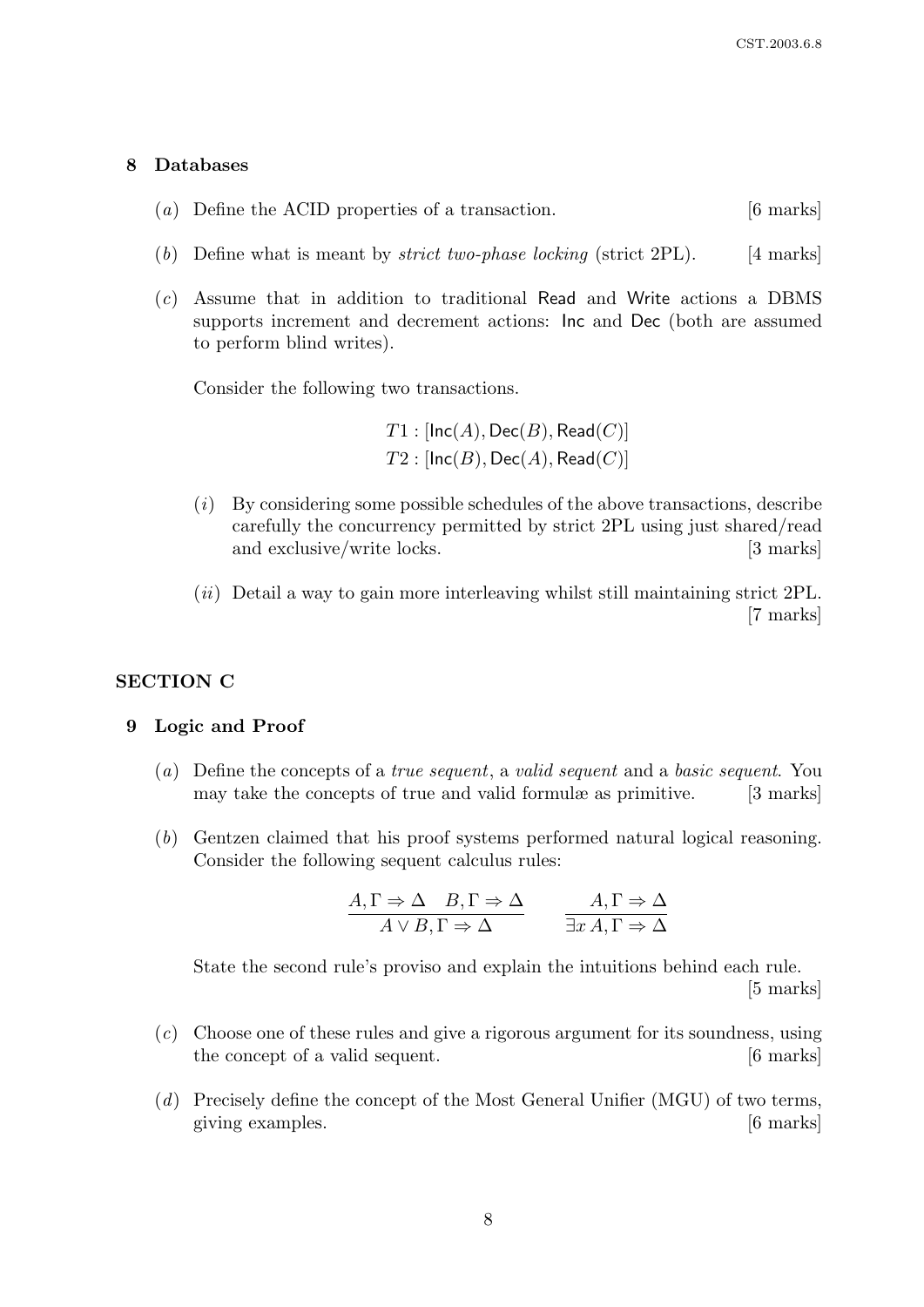# 10 Foundations of Functional Programming

Explain

- (a) a technique that you could use to implement a pure functional programming language using applicative order (eager) evaluation; [6 marks]
- (b) a technique suitable if your implementation must use some form of lazy or normal-order evaluation. [6 marks]

Comment on whether the behaviour of your implementation  $(b)$  is strictly and exactly the same as normal order evaluation in lambda-calculus. [3 marks]

Comment about similarities and differences between your two techniques and any predictions you can make about their relative simplicity, performance or convenience. [5 marks]

# 11 Complexity Theory

(a) For each k, the k-clique problem is defined as the following decision problem:

Given a graph  $G$ , does it contain a clique with at least  $k$  vertices?

Show that k-clique is in P for each  $k$ . [6 marks]

(b) The problem Clique is defined as the following decision problem:

Given a graph  $G$  and an integer  $k$ , does  $G$  contain a clique with at least k vertices?

Show that Clique is NP-complete, using the assumption that 3-SAT is NP-complete. [10 marks]

(c) Explain why, if  $P=NP$  then there is a polynomial time algorithm for factorising numbers. [4 marks]